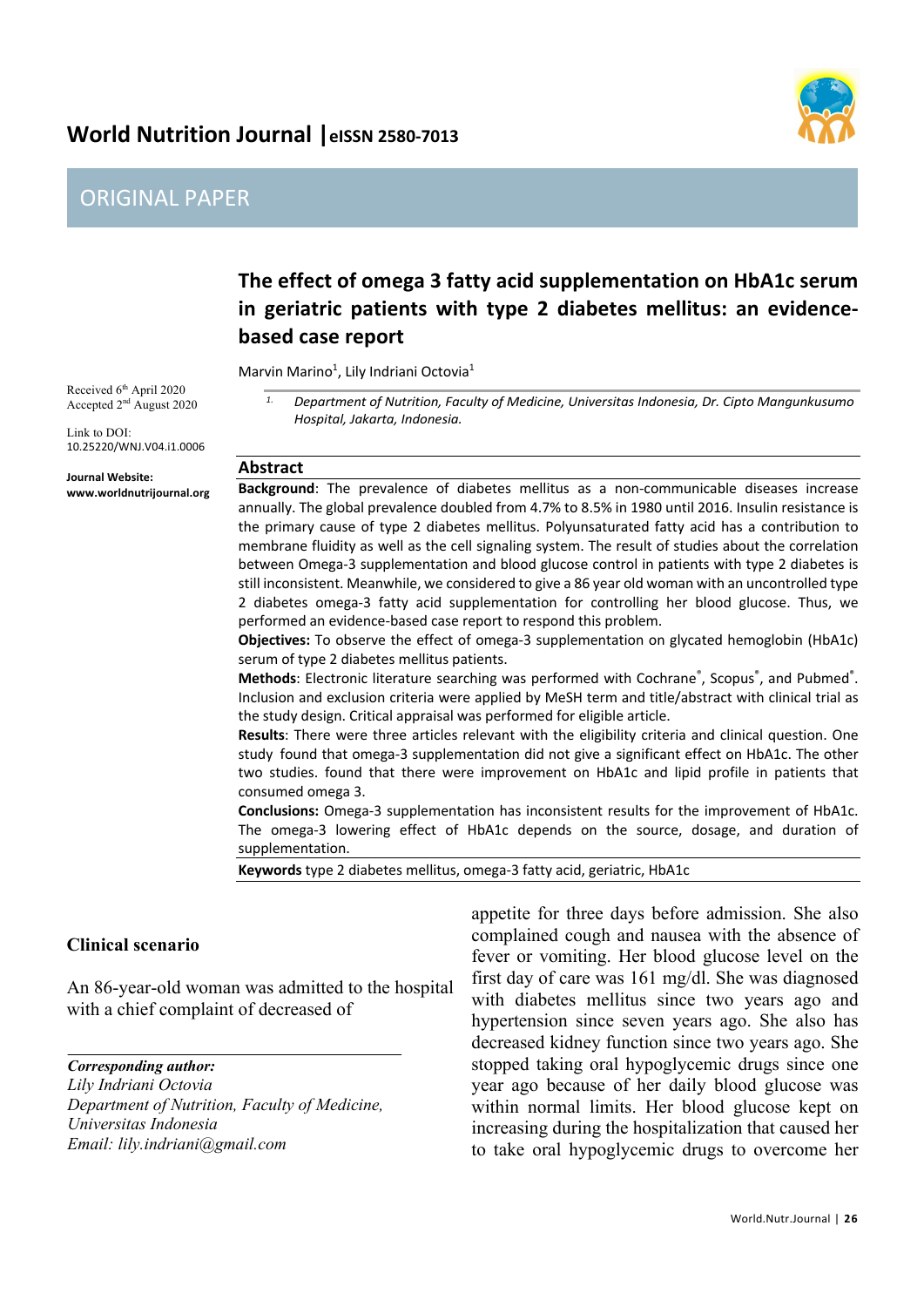high blood glucose level. Her blood glucose on the second and third admission day reached 241 mg/dL despite her regular oral hypoglycemic drugs intake.

The physical examination revealed that this patient has an irregular heart beat. She was given enteral nutrition by nasogastric tube since the first day of admission. Her nutritional status was mild malnutrition with the body mass index of 18 kg/m2 . Clinical nutrition specialist planned to give her omega-3 supplementation to decrease HbA1c but whether omega-3 supplementation will give a significant effect on this patient was still on consideration.

## **Introduction**

Diabetes is a chronic disease caused by the inability of the pancreas to produce insulin or insulinresistant, manifested as high blood glucose level or hyperglycemia.<sup>2,3</sup> The prevalence of diabetes mellitus as one of non-communicable disease tend to increase annually.3 The global prevalence of diabetes doubled since 1980 from 4,7% to 8,5% in 2016.2 Diabetes prevalence in Indonesia is increased 1.7% from 2013 until 2018. 4

Diabetes mellitus can be classified as type one and type two diabetes mellitus. Type two diabetes is more prevalent than type one diabetes mellitus.<sup>2</sup> Type two diabetes mellitus is caused by insulinresistance that occur in the muscle and liver.<sup>3</sup> Highfat diet, especially saturated fat, will reduced insulin sensitivity that lead to insulin resistance.<sup>5</sup> On the other side, high polyunsaturated fat intake will improve insulin secretion and sensitivity. Physiologically, polyunsaturated fatty acid maintains the cell membrane fluidity to facilitate cell signaling pathway that augment insulin sensitivity. <sup>6</sup>

There are many literatures that report the correlation between omega-3 fatty acid supplementation and insulin resistance, but only a few that use HbA1c as a parameter of the study. It is still under debate, whether omega-3 supplementation increase insulin sensitivity in patients with type two diabetes mellitus. Various dosage regimen is one of the reason for this inconsistent result other than difference in length of supplementation.<sup>7</sup> Whether omega-3 supplementation has a positive effect on blood glucose management, observed with the HbA1c

level in geriatric population as our patient suffered from, is an interesting field to study.

### **Clinical questions**

The inclusion criteria for the subjects in this study are geriatric patients diagnosed with diabetes mellitus type 2. Glycate hemoglobin is the outcome of this study that compose the clinical question. The clinical question of this study: Can omega-3 supplementation reduce HbA1c levels in patients with diabetes mellitus type 2?

P : geriatric patients that is diagnosed to have diabetes mellitus type 2

I : omega-3 supplementation

- C : placebo
- O : HbA1c

## **Methods**

#### Search Strategy

Advanced searching was used for this literature searching from three main databases: Pubmed®, Cochrane®, and Scopus® on December 19<sup>th</sup>, 2019. MesH Term and abstract/title was used as the searching criteria with the keywords of "omega 3 fatty acid", "alpha-linolenic acid", "HbA1c", "A1c", dan "diabetes mellitus". The result of this literature searching was then screened with EndNote<sup>™</sup> application to eliminate duplication. Full text literatures which met the eligibility criteria and PICO were critically appraised.

Strategy of article selection

#### Eligibility Criteria

The articles were selected based on the inclusion and exclusion criteria, which is in line with the clinical question. The inclusion criteria were: 1) participants diagnosed as type 2 diabetes mellitus; 2) Geriatric patients (aged ≥60 years old); 3) Same characteristics subjects; 4) HbA1c measurement was done before and after intervention; 5) Randomized clinical trial 6) HbA1c as the study outcome and 7) publication within the last 5 years. The exclusion criteria were: 1) no available full text and 2) language other than English.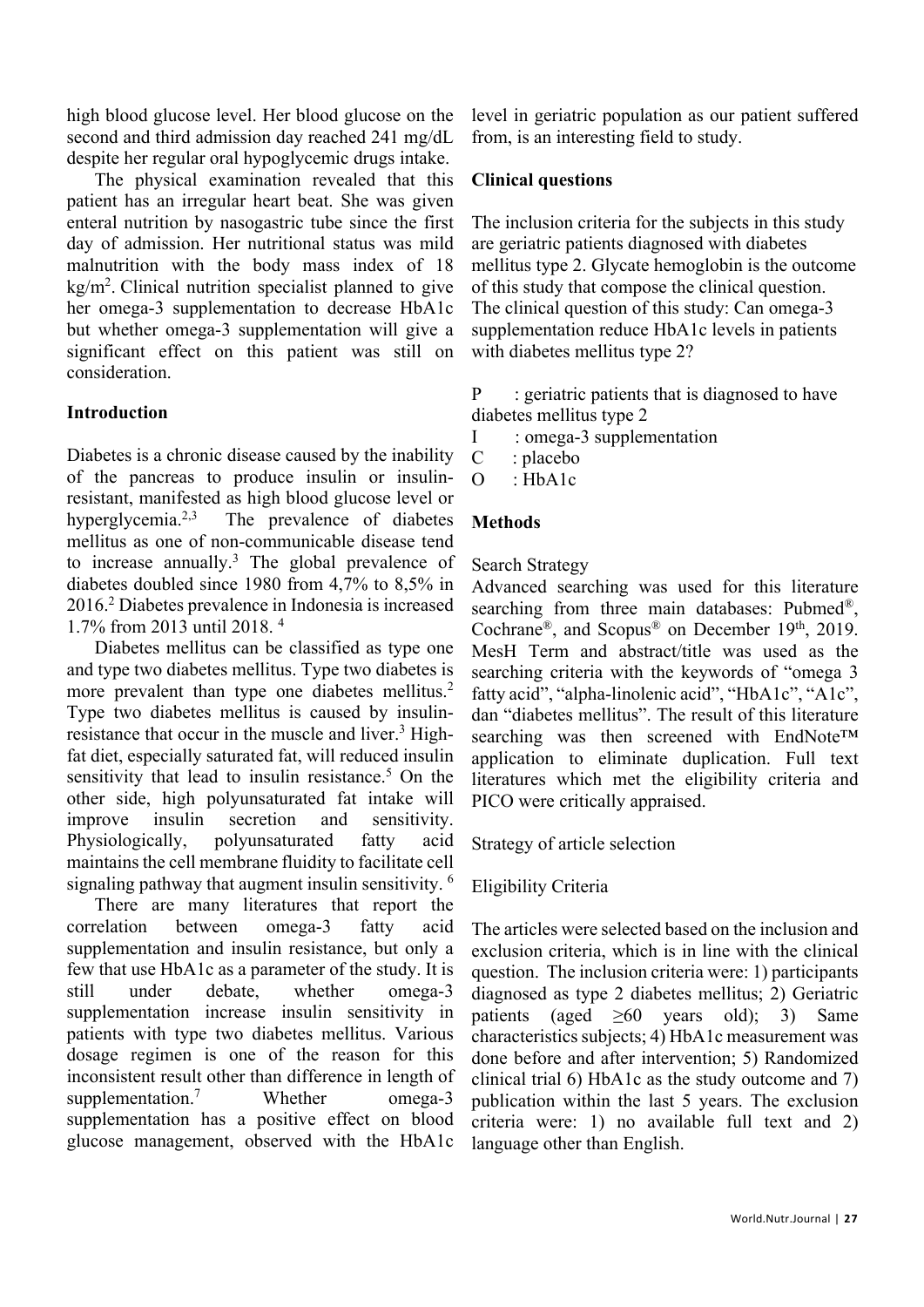#### Critical appraisal

Critical appraisal was based on a therapy study, with HbA1c as the outcome measured. All of the relevant articles were assessed for validity, importance, applicability (VIA) with standardized critical appraisal for therapy study.

#### **Results**

A total of 793 articles were identified from Pubmed®, 13 from Cochrane®, and 43 from Scopus® based on keywords, MesH Terms, abstract/title (Table 1).

That literature was screened for titles that contain keywords listed. The result of the title screened was 15 relevant literatures that is eligible for the next screening step. All these relevant literature was screened for inclusion and exclusion criteria, 3 literatures fulfilled the eligibility criteria. Among 12 literatures that excluded, 10 literatures used outcome measure other than HbA1c and 2 literatures included Participants below 60 years of age. (Figure 1).

All of these three literatures used randomized double-blind controlled trials as their study design with a level of evidence of 2.The participants were diagnosed with diabetes and received omega-3 fatty acid. The HbA1c examination was performed to all the participants as one of their clinical outcomes. Study characteristics are shown in table 2. Zeng et al. almost fulfill all the appraisal criteria, followed by Wang et al. that did not fulfill two criteria, and Soleimani et al that did not fulfill three appraisal criteria.

#### **Discussion**

Soleimani et al.<sup>10</sup> conducted a randomized doubleblind placebo-controlled clinical trial to 60 participants with diabetic foot ulcer grade 3 by Wagner-Meggit's criteria. Participants included in this study ranged from 40 years old until 85 years old. Participants were divided into two groups with one group was given omega-3 fatty acid from flaxseed oil 1 g/day for 12 weeks and the other one was given placebo both for 12 weeks. Participants were monitored during the  $3<sup>rd</sup>$  week,  $6<sup>th</sup>$  week,  $9<sup>th</sup>$ week, and  $12<sup>th</sup>$  week. The primary outcome of this

study was wound healing and glucose homeostasis, the secondary outcome was lipid profile, inflammatory biomarker, and oxidative stress. The result of this study was the improvement of wound healing and reduction of insulin serum, HOMA-IR, and HbA1c, also an increase in QUICKI. The secondary outcome was reduction in hs-CRP but there is no significant difference in lipid profile between intervention and placebo group. Omega-3 from flaxseed oil 2 grams/day can reduce of HbA1c from baseline 7.5  $+/- 1.5\%$  compare to the end-oftrial 6.6 +/- 1.4% that change about -0.9 +/- 1.5%,  $(p=0.01).^{10}$ 

Wang F et al.<sup>1</sup> conducted a randomized, doubleblind, placebo-controlled trial*,* to 100 participants age  $65.4$  +/- 5.3 years old diagnosed as type 2 diabetes mellitus and central obesity. Participants were divided into an intervention group that was given omega-3 from fish oil 4 grams/day that contains 1.34 g EPA and 1.07 g DHA compared with placebo for 6 months. Participants were monitored for their conformity monthly by returning the empty bottle that was filled by the omega-3 capsule before. The result of this study is that omega-3 fatty acid from fish oil was not significantly different compared with placebo in terms of HbA1 reduction with baseline 7.72 +/- 1.23%,  $3<sup>rd</sup>$  month 7.85 +/-1.55%, and 6<sup>th</sup> month 7.34 +/- 1.51% (p=0.901). There is a significant reduction in triglyceride  $(p=0.007)$  and increase in HDL  $(p=0.006)$  when compared to placebo in this study.<sup>1</sup>

A double-blind randomized controlled trial was conducted by Zheng J.S et al.<sup>11</sup> to 185 participants that were diagnosed with type 2 diabetes mellitus aged 35 until 80 years old. The participants were divided into three intervention groups that were fish oil group, flaxseed oil group, and corn oil group. All the participants were given capsules containing EPA and DHA 4 times a day for 180 days. Participants in the fish oil group were given 2 grams of omega-3 fatty acid containing EPA and DHA, meanwhile, participants in the flaxseed oil group received 2.5 grams of alpha-linolenic acid. Participants were monitored on the 90<sup>th</sup> day and 180<sup>th</sup> day by returning their omega-3 bottle. Trained nurses make a phone call once a month to make sure every participant consumed the omega-3 capsule that was given. The result of this study is that omega-3 fatty acid from fish oil reduced HbA1c better than flaxseed and corn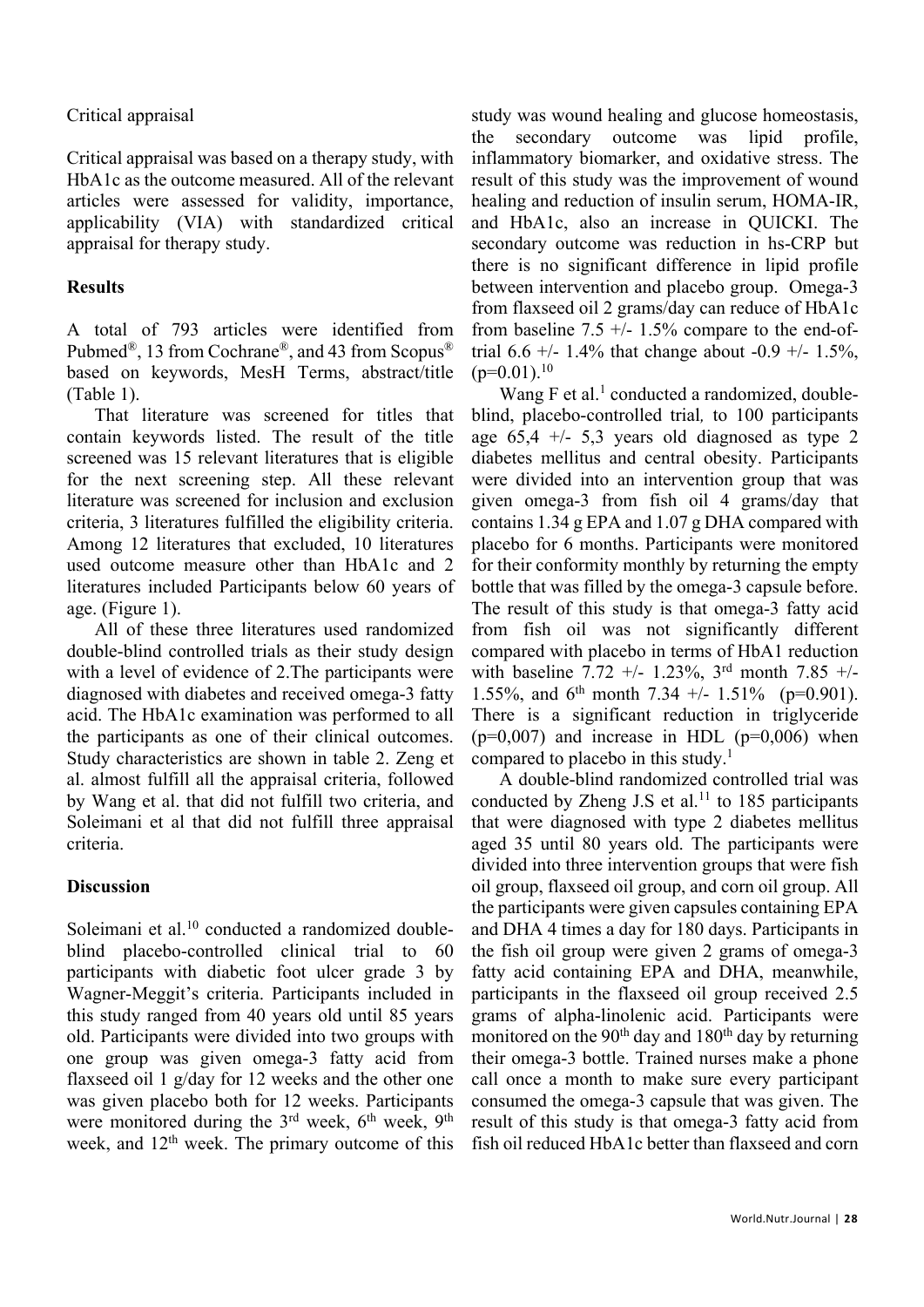oil group (p=0,037). Triglyceride, low-density lipoprotein, and total cholesterol decreased more significantly in the fish oil group than the other groups ( $p<0.05$ ). Flaxseed oil group and the corn oil group did not differ significantly.<sup>11</sup>

The HbA1c lowering effect of omega-3 fatty acid from study of Soleimani et al. $10$  can be explained due to the effect of omega-3 fatty acid on modulating peroxisome proliferator-activated receptors and increasing gene expression of G protein-coupled receptor 120 that related to insulin metabolism.<sup>10</sup> Wang  $F$  et al.<sup>1</sup> found that there is no significant effect of omega-3 supplementation on HbA1c.<sup>1</sup> Difference between study results might be related to differences in sample size, source of omega-3 fatty acids, dosage of daily omega-3 supplementation, duration of supplementation, or participant disease characteristic.

Zheng J.S et al. $^{11}$  found that there are different effectivity of omega-3 fatty acids from different sources of omega-3 fatty acids such as fish oil, flaxseed oil, and corn oil. The result of this study explained that fish oil reduced HbA1c better than flaxseed oil and corn oil. Fish oil given in this study was 2 grams for 6 months.<sup>11</sup> Fish oil contain eicosapentaenoic acid (EPA) and docosahexaenoic acid (DHA) as compared to alpha-linolenic acid of flaxseed oil that need to be converted to EPA and DHA.12

In our case of geriatric 86 years old woman suffered from type 2 diabetes mellitus with increasing blood glucose during hospitalization. Her age and diagnosis are similar to these studies. We recommended on giving omega-3 fatty acids from 2 grams of fish oil daily besides continuous medical nutritional therapy to improve the patient's HbA1c.

## **Conclusions**

The effect of omega-3 fatty acid to decrease HbA1c still has no consistent result. This can be explained by the difference in the dosage and duration of supplementation. Although there were still inconsistent results, 2 out of 3 literatures in this study conclude that omega-3 fatty acids give a significant effect on the reduction of HbA1c. Omega-3 fatty acids from fish oil give better effect when compared to omega-3 from flaxseed oil and corn oil for HbA1c and lipid profile improvement.

The effect of omega-3 fatty acid for HbA1c reduction depends on the source, dosage, and duration of supplementation. The limitation of this study are no precise dosage and explanation whether age will affect the result of the study, there is no study that explain whether different age population will give different response to omega-3 supplementation. Further research is needed to confirm the effect of omega-3 supplementation on HbA1c.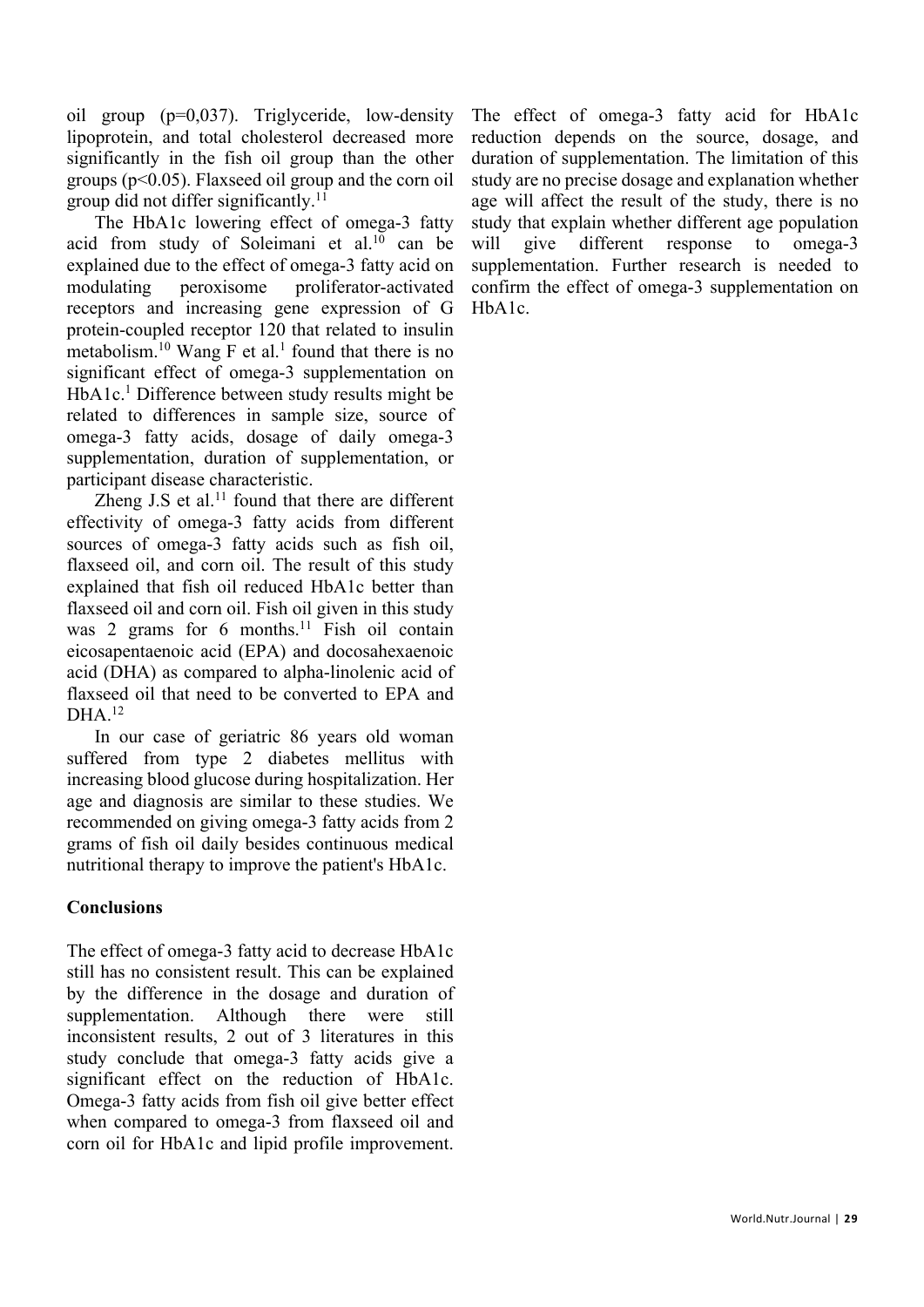**Table 1.** Resources & search strategy

| Database | Search Strategy                                                          | Hits | Choosen |
|----------|--------------------------------------------------------------------------|------|---------|
| Pubmed   | (((((((((omega 3 fatty acids[MeSH Terms]) OR omega 3 fatty               | 793  | 4       |
|          | acids[Title/Abstract]) OR alpha linolenic acid[MeSH Terms]) OR alpha     |      |         |
|          | linolenic acid[Title/Abstract]) AND hb a1c[MeSH Terms]) OR hb            |      |         |
|          | a1c[Title/Abstract]) OR A1c[MeSH Terms]) OR A1c[Title/Abstract]) AND     |      |         |
|          | diabetes mellitus[MeSH Subheading]) OR diabetes mellitus[Title/Abstract] |      |         |
| Cochrane | <b>ID</b> Search<br>Hits                                                 | 13   | 6       |
| Library  | #1("omega 3 fatty acids"):ti,ab, kw 2010                                 |      |         |
|          | #2 MeSH descriptor: [Fatty Acids, Omega-3] explode all trees<br>2923     |      |         |
|          | #3("alpha-linolenic acid"):ti,ab,kw 0                                    |      |         |
|          | #4MeSH descriptor: [alpha-Linolenic Acid] explode all trees 226          |      |         |
|          | #5("Hb A1C values"):ti,ab, kw 374                                        |      |         |
|          | #6 MeSH descriptor: [Glycated Hemoglobin A] explode all trees 5458       |      |         |
|          | #7("glycated haemoglobin levels"):ti,ab, kw 191                          |      |         |
|          | #8 MeSH descriptor: [Glycated Hemoglobin A] explode all trees 5458       |      |         |
|          | #9("diabetes mellitus"):ti,ab, kw 59410                                  |      |         |
|          | MeSH descriptor: [Diabetes Mellitus] explode all trees 28035<br>#10      |      |         |
|          | #11#1 OR #2 OR #3 OR #4 4317                                             |      |         |
|          | #12#5 OR #6 OR #7 OR #8 5851                                             |      |         |
|          | #13#9 OR #10 62938                                                       |      |         |
|          | #14#11 AND #12 AND #13 with Cochrane Library publication date Between    |      |         |
|          | Jan 2017 and Dec 2019, in Trials<br>-13                                  |      |         |
| Scopus   | (TITLE-ABS-KEY (omega 3 fatty AND acids ) OR TITLE-ABS                   | 43   | 5       |
|          | KEY (alpha AND linolenic AND acid) AND TITLE-ABS-                        |      |         |
|          | KEY (hb AND alc) OR TITLE-ABS-KEY (alc) AND TITLE-ABS-                   |      |         |
|          | KEY (diabetes AND mellitus)) AND DOCTYPE (ar) AND PUBYEAR                |      |         |
|          | $> 2016$ AND (LIMIT-TO (DOCTYPE, "ar")) AND (LIMIT-                      |      |         |
|          | TO (SUBJAREA, "MEDI")) AND (LIMIT-                                       |      |         |
|          | TO (EXACTKEYWORD, "Human")) AND (LIMIT-                                  |      |         |
|          | TO (LANGUAGE, "English")) AND (LIMIT-TO (SRCTYPE, "j"))                  |      |         |
|          |                                                                          |      |         |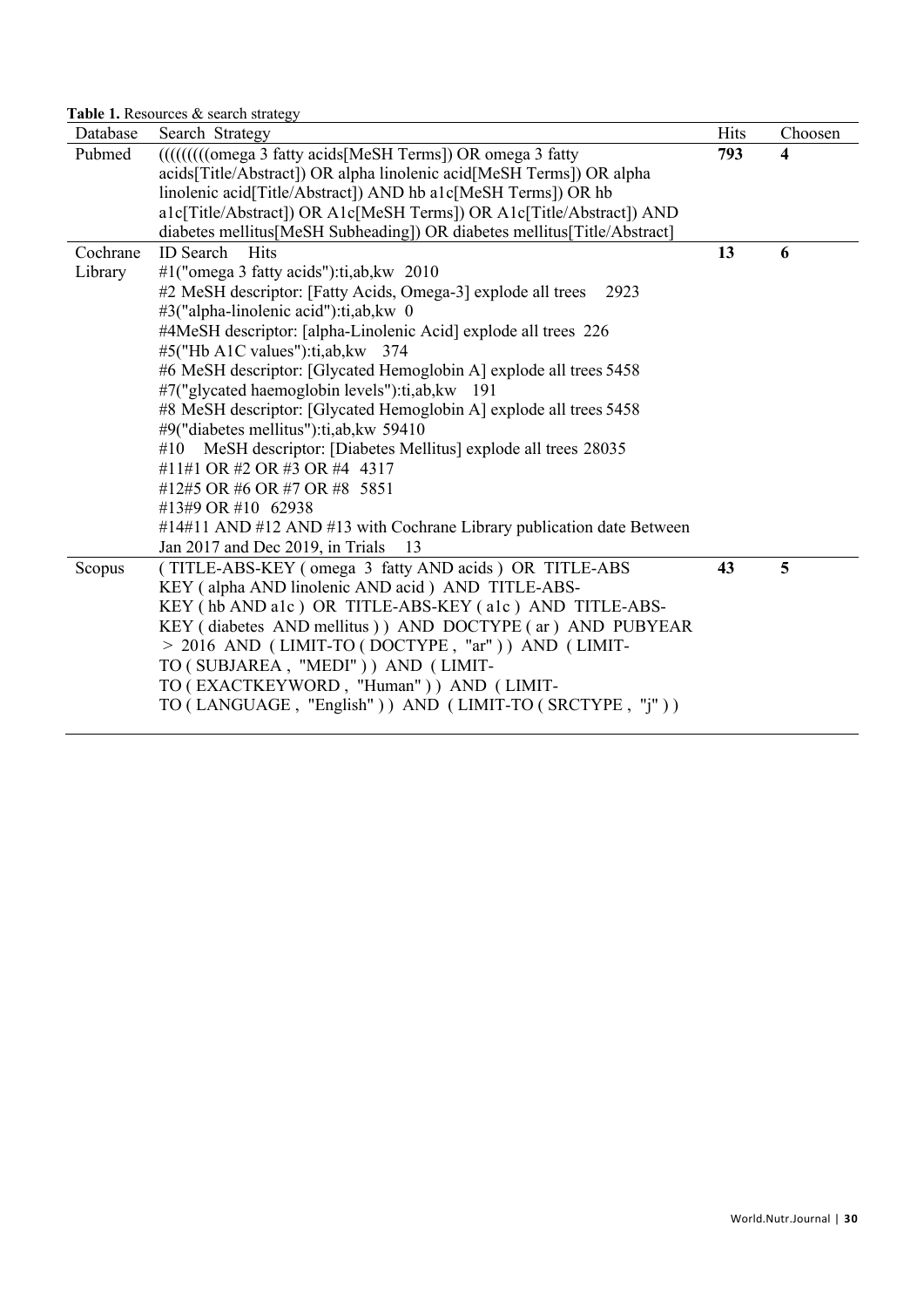| Articles                     | Study design                                                                    | Intervention                                                           | Population                                                                                                                                                                                               | Outcome                                                                                                                                                                                                                                                                                                                                         |
|------------------------------|---------------------------------------------------------------------------------|------------------------------------------------------------------------|----------------------------------------------------------------------------------------------------------------------------------------------------------------------------------------------------------|-------------------------------------------------------------------------------------------------------------------------------------------------------------------------------------------------------------------------------------------------------------------------------------------------------------------------------------------------|
| Soleimani Z et<br>al. (2017) | $\mathsf{A}$<br>randomized,<br>double-blind,<br>placebo-<br>controlled<br>trial | Flaxseed oil 1<br>grams/day for<br>12 week<br>compared<br>with placebo | $\overline{60}$ patients, 45-80 years old<br>diagnosed with grade 3 diabetic<br>foot ulcer grade 3 (Wagner-<br>Meggitt's criteria) with cellulitis<br>and normal distal pulse.                           | Wound healing, glucose<br>homeostasis parameter (serum<br>insulin concentration, homeostasis<br>model of assessment-insulin<br>resistance (HOMA-IR),<br>quantitative insulin sensitivity<br>check index (QUICKI),<br>Hemoglobin A1c (HbA1c), and<br>fasting plasma glucose), and lipid<br>profiles.                                             |
| Wang F et al.,<br>(2017)     | $\mathsf{A}$<br>randomized,<br>double-blind,<br>placebo-<br>controlled<br>trial | Fish oil 4<br>grams/day<br>compared<br>with placebo<br>for 6 month     | 100 Participants, >60 years old<br>diagnosed with type 2 diabetes<br>by World Health Organization<br>(WHO) criteria and abdominal<br>obesity by Working Group on<br>Obesity of China (WGOC)<br>criteria. | Waistline, hipline, height, systolic<br>and diastolic blood pressure, serum<br>fatty acid composition and body<br>composition, body composition,<br>serum glucose, HbA1c, insulin,<br>triglyceride (TG), total cholesterol<br>(TC), high-density lipoprotein<br>cholesterol (HDL-C), and low-<br>density lipoprotein cholesterol<br>$(LDL-C)$ . |
| Zeng J.S et al.,<br>(2016)   | Double-blind<br>randomized<br>controlled<br>trial                               | Fish oil 2<br>grams/day,<br>flaxseed oil<br>2.5<br>grams/day.          | 185 Participants, 35-80 years old<br>for men and between post-<br>menopausal age until 80 years<br>old for woman. Fasting blood<br>glucose $>7.0$ mmol/L or use of<br>diabetic medications.              | Fasting blood glucose, HDL-C,<br>LDL-C, total cholesterol, TG,<br>glucose, uric acid, blood urea<br>nitrogen (BUN), creatinine, liver<br>function markers, blood total<br>protein, globulin (GLB), albumin<br>(ALB), total bilirubin (TBIL),<br>direct bilirubin (DBIL), indirect<br>bilirubin (IDBIL), HOMA-IR,<br>HbA1c                       |

ALB: albumin, BUN: blood urea nitrogen, DBIL: direct bilirubin, IDBIL: indirect bilirubin, GLB: globulin, HbA1c: hemoglobin A1c, HDL-C: high-density lipoprotein cholesterol, LDL-C: low-density lipoprotein, HOMA-IR: homeostasis model of assessment-insulin resistance, TBIL: total bilirubin, TC: total Cholesterol TG: triglyceride, QUICKI: quantitative insulin sensitivity check index,

| Table 3. Validity criteria     |               |                        |                   |                       |                      |              |                         |        |                      |
|--------------------------------|---------------|------------------------|-------------------|-----------------------|----------------------|--------------|-------------------------|--------|----------------------|
| Validity                       |               |                        |                   |                       | Relevance            |              |                         |        |                      |
| Articles                       | Randomization | characteristic<br>Same | treatment<br>Same | Intention to<br>treat | objective<br>Blinded | pplicability | important<br>Clinically | Result | Level of<br>Evidence |
| Soleimani et al <sup>10</sup>  | $+$           | $^{+}$                 | $^{+}$            | $^{+}$                | $^{+}$               |              |                         | А      |                      |
| Wang Fet al <sup>1</sup>       | $+$           | $+$                    | $^{+}$            |                       | $^{+}$               | $^{+}$       |                         | B      | ↑                    |
| Zheng, J.S et al <sup>11</sup> | $+$           | $^{+}$                 | $^{+}$            | $\overline{\cdot}$    | $^{+}$               | $^{+}$       | $^{+}$                  | C      | $\overline{2}$       |

A: Significant reduction of HbA1c in the intervention group  $(p=0.01)^{10}$ 

**Table 2.** Study characteristics

B: Reduction of HbA1c did not differ significantly between the intervention group and placebo group (p>0.05).<sup>1</sup>

C: HbA1c significantly decreased statistically in the fish oil group compared with the flaxseed oil and corn oil group  $(p<0,001).$ <sup>11</sup>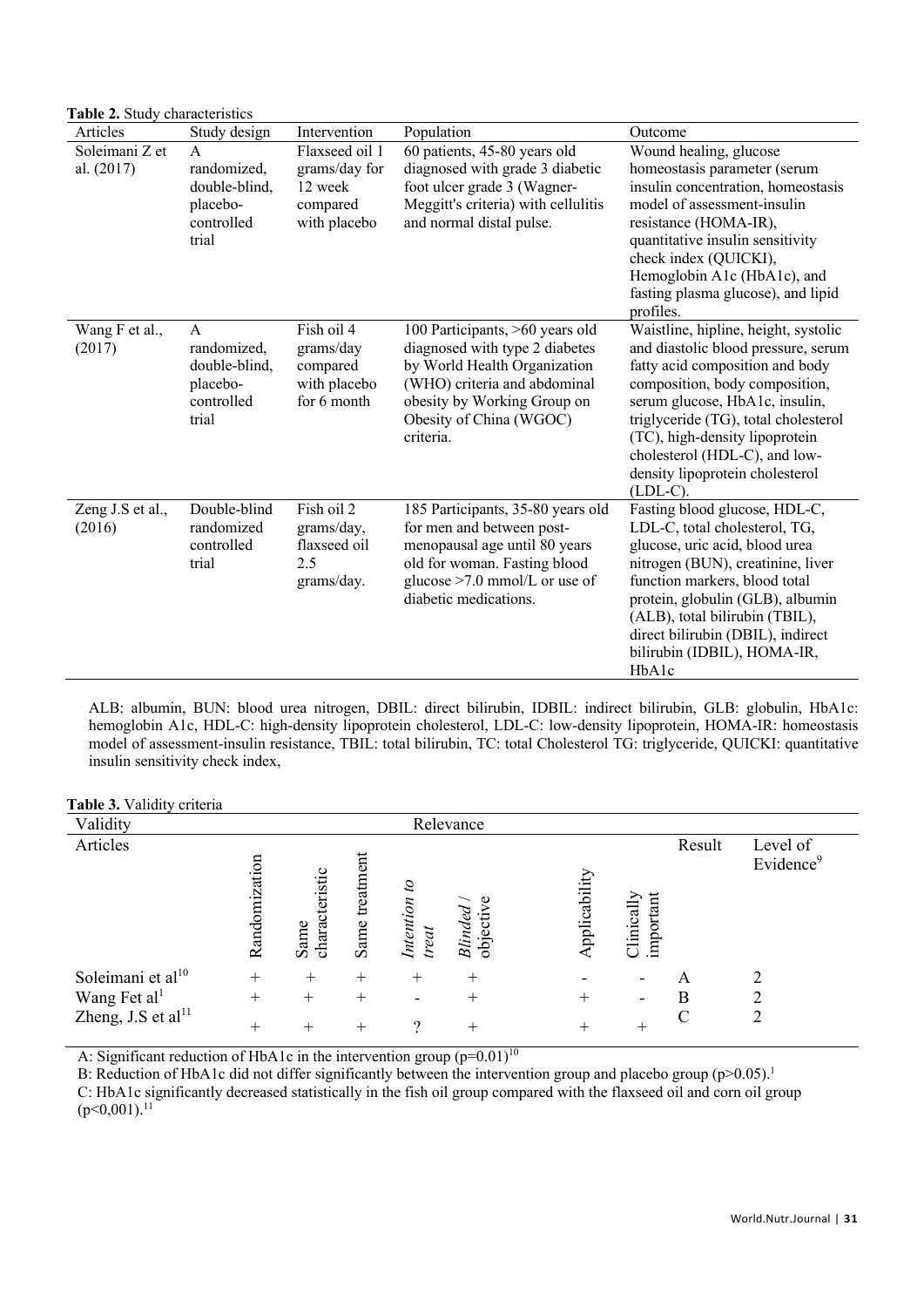**Table 4.** Relevance criteria

|                               | <b>Similarity Population</b> | <b>Similarity Determinant</b> | <b>Similarity Outcome</b> |
|-------------------------------|------------------------------|-------------------------------|---------------------------|
| Soleimani et al <sup>10</sup> |                              |                               |                           |
| Wang F et al <sup>1</sup>     |                              |                               |                           |
| Zheng J.S et al $^{11}$       |                              |                               |                           |

#### **Table 5.** Result of studies

| <b>THEO.</b> Result of studies<br>Articles                                                                                                                    | Outcome                                                                                                                                                                                                                                                                                                                                                                                                                  | Key Results                                                                                                                                                                                                                                                                                                                                                                                                                                      |
|---------------------------------------------------------------------------------------------------------------------------------------------------------------|--------------------------------------------------------------------------------------------------------------------------------------------------------------------------------------------------------------------------------------------------------------------------------------------------------------------------------------------------------------------------------------------------------------------------|--------------------------------------------------------------------------------------------------------------------------------------------------------------------------------------------------------------------------------------------------------------------------------------------------------------------------------------------------------------------------------------------------------------------------------------------------|
| Soleimani Z,<br>Hashemdokht F,<br>Bahmani F, Taghizadeh<br>M, Memarzadeh MR,<br>Asemi Z. (2017)<br>Journal of Diabetes<br>and Its Complications <sup>10</sup> | • Wound healing<br>• Serum insulin, homeostasis model of assessment-<br>estimated insulin resistance (HOMA-IR),<br>quantitative insulin sensitivity check index<br>(QUICKI), HbA1c.<br>· Lipid profile: triglyceride, VLDL, LDL, HDL<br>• Inflammation marker: high sensitivity C-reactive<br>protein (hs-CRP), nitric oxide, total antioxidant<br>capacity (TAC), glutathione total (GSH), dan<br>malondialdehyde (MDA) | • The reduction in wound size is more<br>significant in 12 weeks omega-3<br>supplemented participants<br>• The reduction of insulin concentration,<br>HOMA-IR, and HbA1c is statistically<br>significant.<br>• The result for HbA1c: baseline $7.5 +/-$<br>1.5%, end-of-trial $6.6 +/- 1.4%$ , change -<br>$0.9 +/- 1.5\%, p=0.01$<br>• The increase in QUICKI is also<br>statistically significant                                              |
| Wang F, Wang Y, Zhu<br>Y, et al. (2016),<br>European Journal of<br>Nutri <i>tion</i> <sup>10</sup>                                                            | • Fasting blood glucose, HbA1c, insulin, HOMA-<br>· Lipid profile such as triglyceride, LDL, HDL                                                                                                                                                                                                                                                                                                                         | • Omega-3 supplementation for 12 weeks<br>reduced triglyceride level significantly<br>$(P=0,007)$<br>• Omega-3 supplementation were not<br>statistically significant in affecting<br>HOMA-IR, fasting blood glucose, and<br>HbAlc<br>• The result for HbA1c baseline was 7.72<br>$+/- 1.23\%,$ 3 months 7.85 $+/- 1.55\%,$ 6<br>months $7.34 +/- 1.51\%$ , p=0.901                                                                               |
| Zheng JS, Lin M, Fang<br>L,(2016), Molecular<br>Nutrition & Food<br>Research Journal <sup>11</sup>                                                            | • Fasting blood glucose, fasting plasma insulin,<br>HOMA-IR, HbA1c.<br>• HDL, LDL, triglyceride, and total cholesterol<br>· BUN, creatinine, uric acid, ALT, AST, total<br>bilirubin, direct bilirubin, indirect bilirubin, total<br>protein, globulin, and albumin.                                                                                                                                                     | • Omega-3 fatty acid from fish oil gives a<br>better statistically significant effects on<br>glycemic control and lipid profile<br>compared with flaxseed oil and corn oil.<br>• HbA1c reduction is statistically<br>significant in fish oil group compared<br>with flaxseed and corn oil. (on day 0:<br>63.9 +/- 22.9 mmol/mol, on day 90 <sup>th</sup> :<br>52.7 +/- 13.8 mmol/mol, on day $180^{th}$ :<br>54.4 +/- 13.4 mmol/mol, $p=0.035$ ) |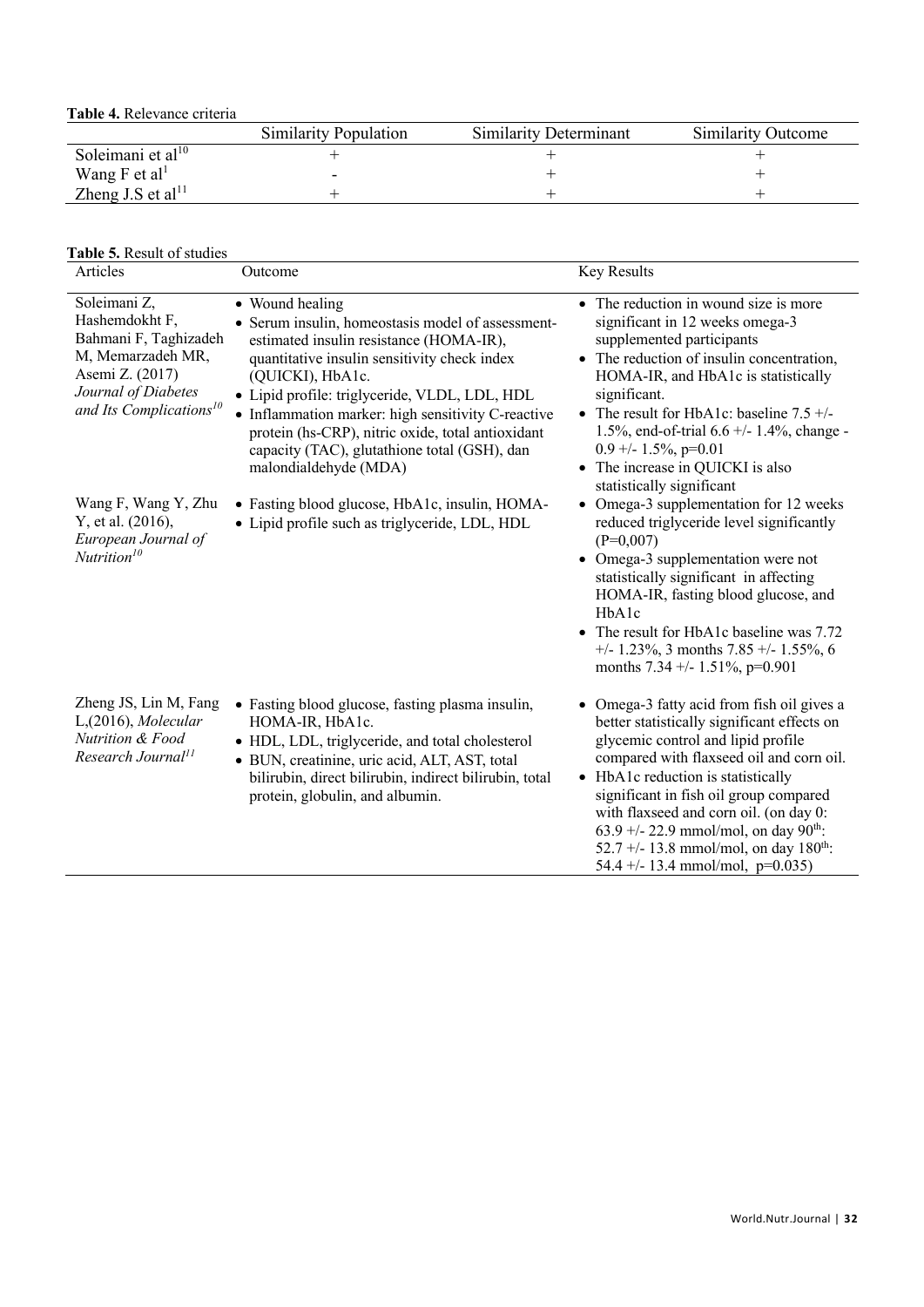

**Figure 1**. Prima's flow chart of literature searching